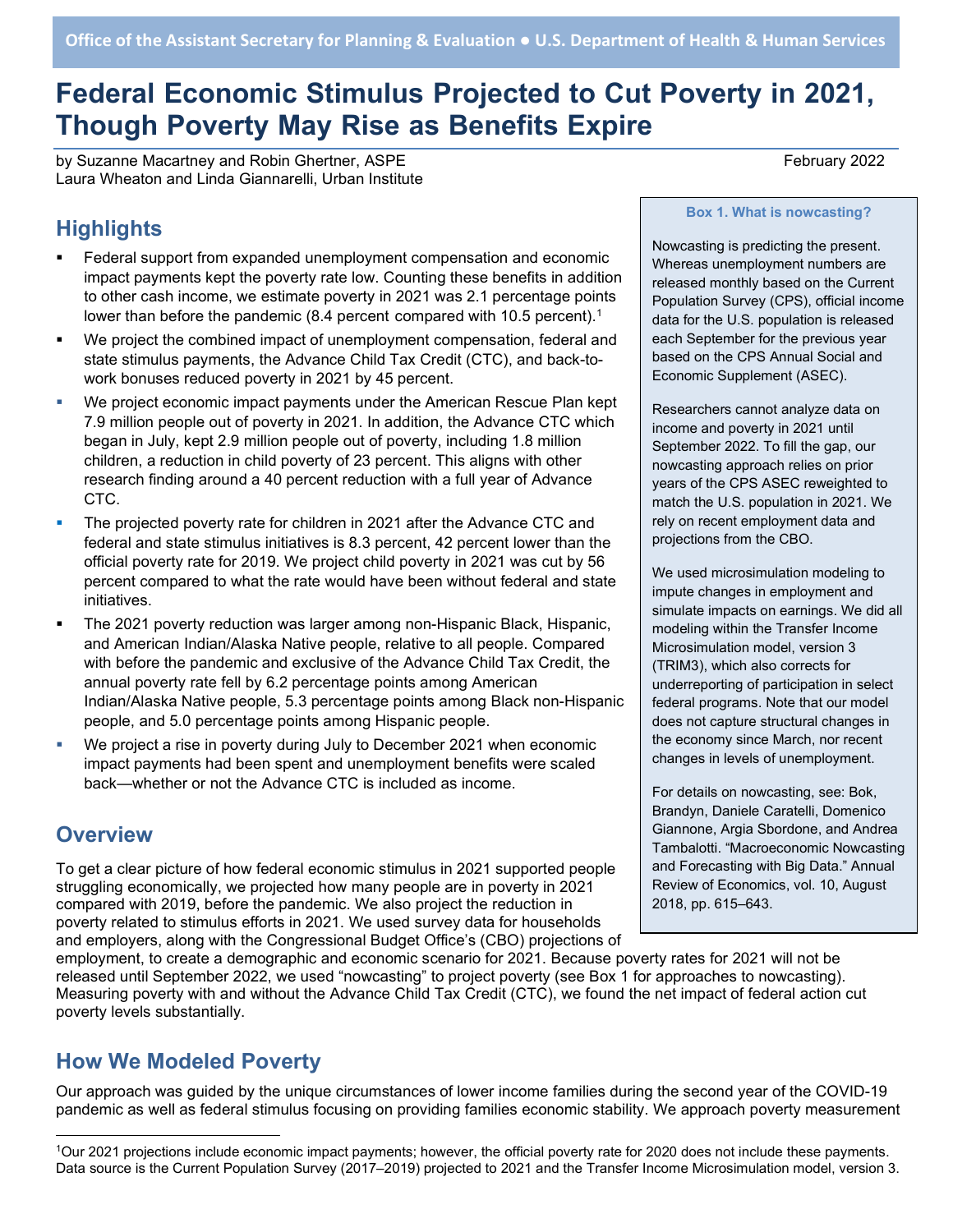### Office of the Assistant Secretary for Planning & Evaluation ● U.S. Department of Health & Human Services

starting with the official measure which counts most sources of income but excludes tax credits and stimulus payments. $2$ We added economic impact payments to the official measure. The first section of this brief presents these annual and subannual estimates for the total population and select race and ethnic groups. Second, to gauge its potential poverty reduction impact, we included the value of the Advance CTC for which most families with children were eligible. We do not aim to predict or anticipate what the official poverty rate will be when released in September 2022 because the official measure excludes stimulus payments. Rather, our approach estimates the likely antipoverty impact of federal economic stimulus and the new Advance CTC, if these payments were treated as money income. We expect the official poverty estimates for 2021 will differ from our estimates. However, we believe a more timely analysis is critical for policymakers to assess the effect of economic stimulus and the Advance CTC on alleviating poverty.

#### Box 2. Why measure poverty with and without the Advance Child Tax Credit?

For this analysis we modified the official poverty measure—which excludes tax credits and in-kind benefits and counts only cash or money income—and added first federal and state stimulus payments and then the Advance Child Tax Credit. We measure income in two ways:

- 1. Cash income (including unemployment compensation) + economic impact payments
- 2. Cash income (including unemployment compensation) + economic impact payments + the Advance CTC

We proceeded to measure the impact of the new Advance Child Tax Credit given its important impact for families with children during 2021. We believe providing an accurate portrayal of the impact stimulus policies had on poverty—particularly for children—should consider this benefit, otherwise our results would likely overcount the number of people in poverty.

Our modeling incorporates all major federal stimulus efforts supporting families in 2021 and back-to-work bonuses and state stimulus checks paid in seven states and five states, respectively (see Box 2). We measured income to include expansions to unemployment compensation (including an extra \$300 weekly federal benefit) and economic impact payments enacted in the Consolidated Appropriations Act (CAA) in late December 2020 (PL 116-260) and the American Rescue Plan Act (ARP) in March 2021 (PL 117-2). Unemployment compensation is included as income just as it would be in the official poverty measure. Tax payments are typically excluded from the official measure. Though federal rules treat economic impact payments as a tax credit,<sup>3</sup> we include this federal stimulus. We believe it is critical to account for economic impact payments when measuring poverty in 2021, and research has found such payments in 2020 had a substantial impact on poverty.<sup>4</sup> Like the official poverty measure, the current analysis excludes annual refundable tax credits such as the Earned Income Tax Credit and the smaller, refundable CTC from income year 2020 (see Appendix B). In the second part of the brief we examined the impact on poverty of including the value of the Advance CTC.

Although these measurement decisions make our projections comparable to poverty rates for 2019 and earlier, they make it difficult to compare our results with 2020 data. The Coronavirus Aid, Relief and Economic Security Act of 2020 (PL 116-136; CARES Act) provided \$300 billion in direct payments to Americans in the form of economic impact payments. The 2020 official poverty rate excludes these payments (unlike our projections), and as a result, comparisons to our 2021 estimates should be made with caution. Counting economic impact payments as income would certainly reduce the 2020 poverty rate.<sup>5</sup> As such, this brief primarily compares 2021 and 2019, the annual poverty rate before the COVID-19 pandemic and any federal stimulus. We believe this comparison is methodologically sound and policy relevant.

For 2021 we tabulated income over three time periods, January to March, April to June, and July to December. Our analysis is premised on federal economic impact payments (enacted in late December 2020 and March 2021) being dispersed and spent during the first 6 months of 2021, and earnings and unemployment compensation being distributed consistently with projected months of employment. Benefits reflect expanded unemployment eligibility, extended weeks of unemployment, and the extra \$300 per week in federal benefits. Compensation was added to income for eligible unemployed workers until either the first week of September or until states opted out. For analysis including the Advance CTC, we counted Advance CTC payments as income for the period from July to December.

<sup>&</sup>lt;sup>2</sup> See How the Census Bureau Measures Poverty.

<sup>&</sup>lt;sup>3</sup> See Coronavirus Tax Relief at <u>www.irs.gov/coronavirus-tax-relief-and-economic-impact-payments</u>.

<sup>&</sup>lt;sup>4</sup> Giannarelli, Linda, Laura Wheaton, and Gregory Acs. 2020. "<u>Initial US Policy Response to the COVID-19 Pandemic's Economic</u> Effects Is Projected to Blunt the Rise in Annual Poverty." Urban Institute; Parolin, Zachary, Megan Curran, Jordan Matsudaira, Jane Waldfogel, and Christopher Wimer. 2021. "Monthly Poverty Rates in the United States During the COVID-19 Pandemic." Center on Poverty & Social Policy, Columbia University; Macartney, Suzanne, Robin Ghertner, Linda Giannarelli, Laura Wheaton, Joyce Morton, and Kathryn Shantz. 2020. "Projections of Poverty and Program Eligibility During the COVID-19 Pandemic." U.S. Department of Health and Human Services.

 $^5$  While the official poverty rate in 2020 was 11.4 percent; we projected a rate of 10.9 percent including stimulus checks.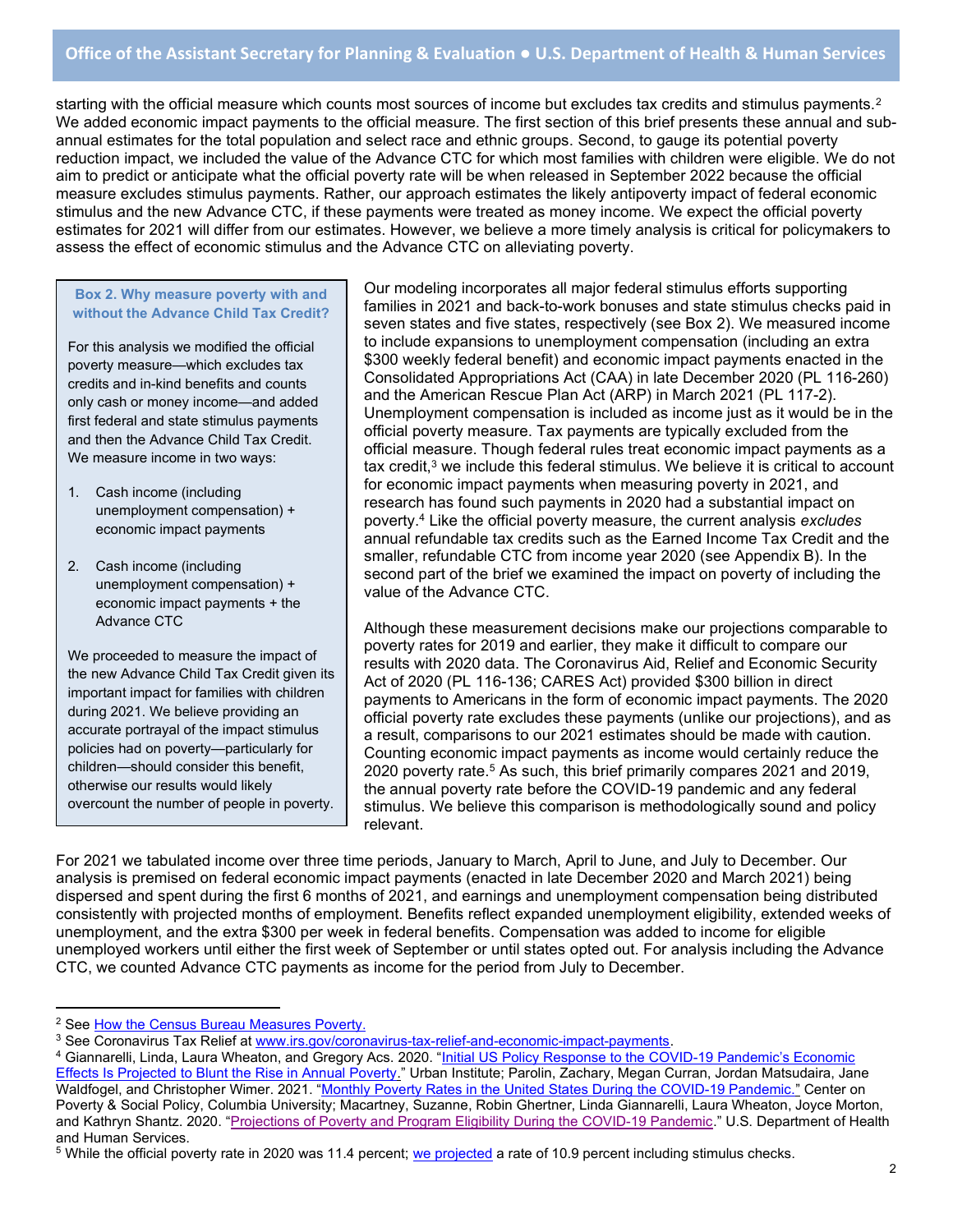### Projected Reduction in Poverty From 2019 to 2021 Without the Advance CTC

In 2021 the annual poverty rate is projected to decline below pre-pandemic levels. Following federal stimulus and without the Advance CTC, we project that the annual poverty rate for 2021 will be 8.4 percent, representing 27.4 million people. As Figure 1 shows, from 2015 to 2019 poverty trended downward from 13.5 percent to the historically low rate of 10.5 percent, before rising in 2020 with the onset of the COVID-19 pandemic and associated recession.





Source: Published Census Bureau estimates for 2011 to 2020 and Transfer Income Microsimulation model, version 3 for 2021. \*Official poverty in 2020 does not include economic impact payments and as a result is not directly comparable to our projection for 2021.

Figure 2 presents our sub-annual projections of poverty for 2021, as well as the official poverty rate for 2019, the prepandemic point of comparison. With economic impact payments applied directly to personal income within weeks of congressional enactment, we project the greatest poverty reductions in the January to March period. Compared with the 2019 rate of 10.5 percent, poverty was 5.7 percentage points lower in January to March 2021, reaching a level of 4.8 percent. Such low levels are unprecedented since the poverty measure was first applied to the 1960 decennial census. Poverty ticked upward in the spring months (April to June), but the disbursement of remaining economic impact payments and the continuation of expanded unemployment benefits that started under the CARES Act kept the rate relatively low  $6$ during the April to June period at 9.2 percent.



### Figure 2. U.S. Poverty Rates, Official Estimate for 2019 and Sub-Annual Projections for 2021, with Economic Impact Payments

Source: 2019 is from the 2020 CPS ASEC. Projections are from and CPS ASEC (2017-2019) projected to 2021 with microsimulation model TRIM3.

In the remaining months of 2021, we project a sizable poverty increase. Beginning in July, we modeled income without economic impact payments and with decreasing amounts of unemployment benefits. By July half the states ended the additional \$300 per week in unemployment compensation and other federal unemployment expansions. For the other half of states benefits ended in early September. With economic impact payments spent and unemployment compensation scaled back, we project a poverty increase of 3.4 percentage points to 12.6 percent for the period from July to December compared with April to June. This equates to a projected 40.9 million people in poverty.

<sup>&</sup>lt;sup>6</sup> See Congressional Research Service. 2021. "<u>Current Status of Unemployment Insurance (UI) Benefits: Permanent-Law Programs</u> and COVID-19 Pandemic Response." Report R46687.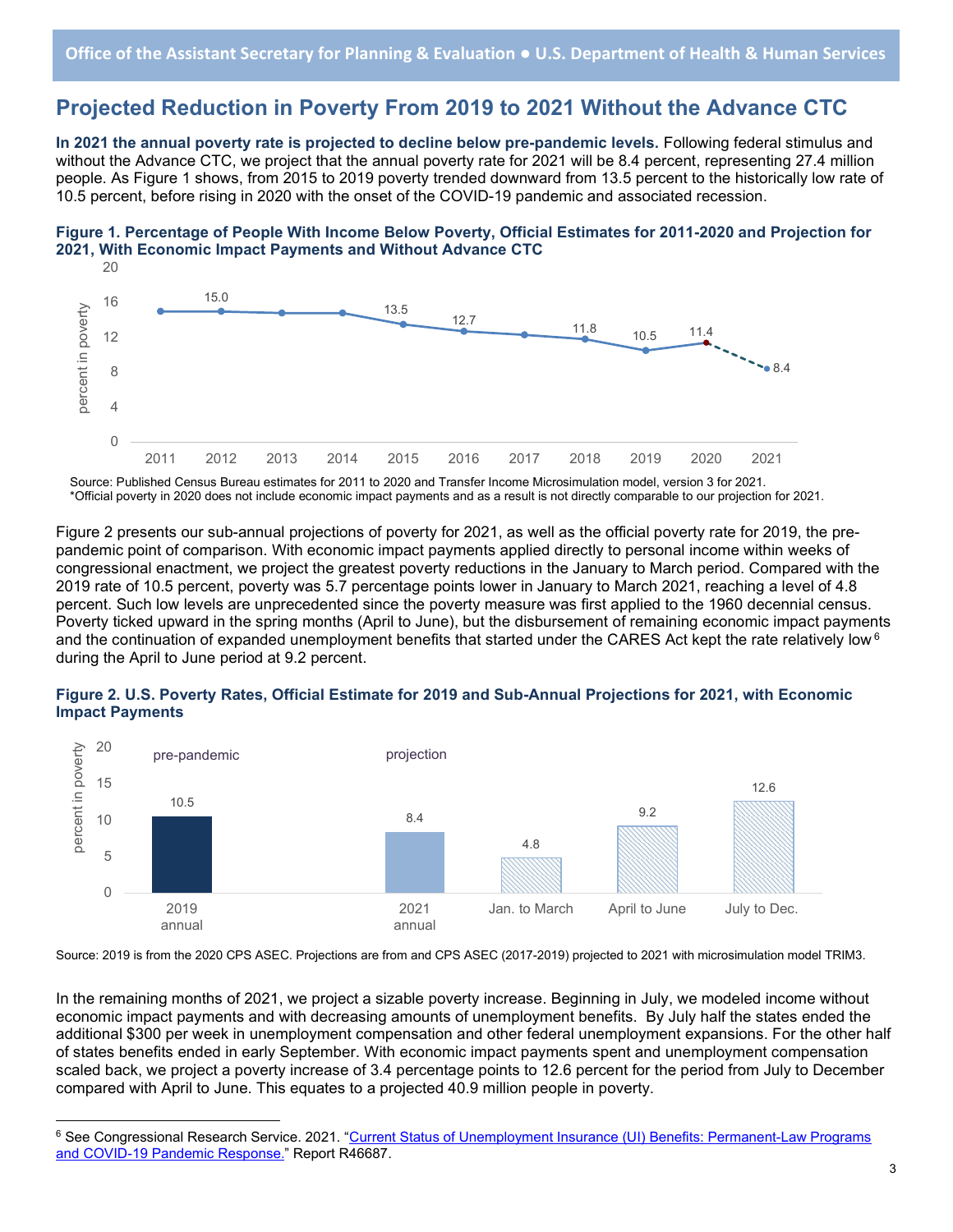Poverty was projected to decrease most for non-Hispanic Black, Hispanic, and American Indian/Alaskan Native people. We project the annual poverty rate to decline for all major race and ethnic groups. To increase sample size for the smaller population groups, we compare the 2021 projections by race and ethnicity to average poverty levels for 2017 to 2019. The largest decreases—from 5.0 to 6.2 percentage points—are for American Indians/Alaska Natives, Black non-Hispanic people, and Hispanic people, groups with historically higher poverty rates than White and Asian non-Hispanic people. We project the 2021 annual poverty rate to be 6.7 and 6.0 percentage points among Asian and White non-Hispanic people compared with 9.1 and 8.1 percentage points, respectively, prior to the pandemic (see Figure 3).





Source: Pre-pandemic estimates are from 2020 CPS ASEC (all people) and the CPS ASEC (2018-2020) corrected for underreporting of income benefits in TRIM3. 2021 projections are from the CPS ASEC (2017 to 2019) projected to 2021 in TRIM3 and include economic impact payments.

Poverty is projected to be higher among all the racial and ethnic groups identified in this report during the second half of 2021 (see Appendix Table A1). Some people of color are projected to be the most impacted by the end of economic impact payments and reduced benefits from unemployment compensation. Between the April to June period and the July to December period, we project a 2.0 percentage point increase in the poverty rate for Asian non-Hispanic people, and a 2.4 percentage point increase for White non-Hispanic people. Over that same period, the poverty rate is projected to increase by 4.0 percentage points among Hispanic persons, 6.5 points for American Indian or Alaska Native people, and 7.1 points for Black non-Hispanic people.

# Projected Reduction in Poverty from 2019 to 2021 With the Advance CTC

Income from Advance CTC payments, in combination with expanded unemployment compensation and economic impact payments, is projected to reduce child poverty to a historic low. In this section, we include income from monthly Advance CTC payments from the Internal Revenue Service disbursed from July through December. Under the ARP, Congress increased the child tax credit, made it fully refundable, and authorized one-half of the annual value of the credit to be paid in monthly installments from July to December, before families file their 2021 tax returns.

Counting these payments as income (one-half the maximum credit is \$1,800 for each child under age 6 and \$1,500 for each child age 6 through 17), we project the annual poverty rate for all people to be 7.5 percent in 2021, reflecting 24.4 million people in poverty (Figure 4 and Table A2). The addition of the Advance CTC to income lowered the projected the poverty rate by 0.9 percentage points or 2.950 million people compared with projections without the Advance CTC shown in Figure 1.

We project an even greater antipoverty impact for children. Prior to the pandemic, the child poverty rate was 14.4 percent (10.5 million children)—the lowest rate of poverty among children for decades.<sup>7</sup> After adding the Advance CTC, expanded unemployment compensation, and federal and state stimulus checks, we project the child poverty rate for 2021 to be 8.3 percent, a 42 percent reduction from the official child poverty rate in 2019. The projected annual rate represents a historically low number of children in poverty, 6.0 million. Compared with the year before the pandemic, the projection indicates 4.4 million fewer children in poverty in 2021.

 $\rm ^7$  The Census Bureau last estimated a poverty rate for people under 18 at or below 14.4 percent in 1973.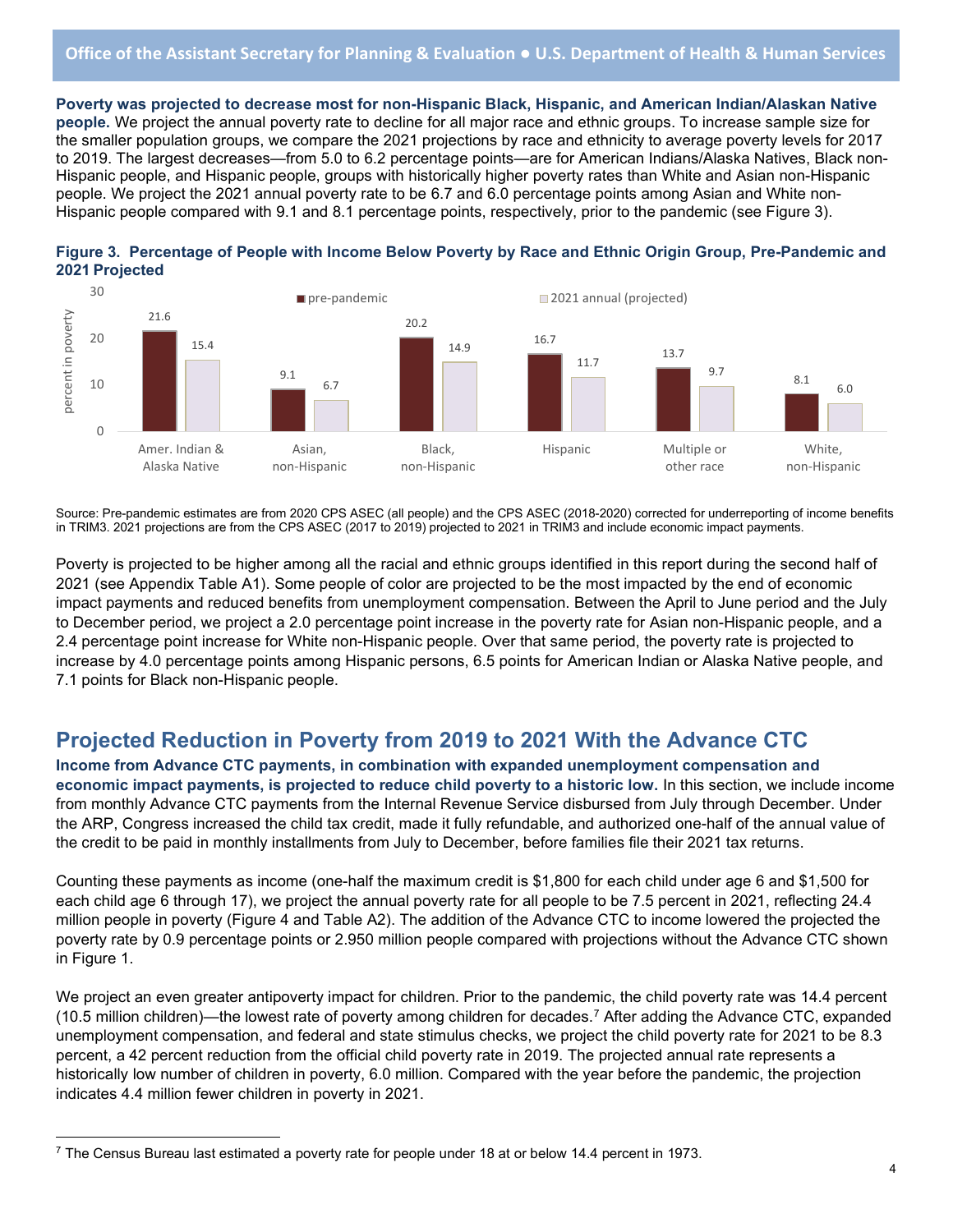Considering family income from all sources in 2021 with and without the Advance CTC, the child poverty rate is estimated to be 2.5 percentage points lower (8.3 percent compared to 10.8 percent) with 1.8 million fewer children in poverty when counting six months of payments from the Advance CTC. For this estimate we counted only income received in 2021. We would expect a greater poverty reduction if we counted the full value of the expanded CTC, including the half received in advance in 2021 and the remaining amount received when 2021 tax returns are filed in the spring of 2022.





Source: Current Population Survey, Annual Social and Economic Supplements and microsimulation model TRIM3.

The Advance CTC is projected to have a greater antipoverty impact for children of color with historically higher poverty rates. Compared with the effect on projected poverty rates among White, non-Hispanic children, the magnitude of the antipoverty effect of the Advance CTC is estimated to be double among American Indian/Alaska Native children and Hispanic children with rates estimated to be reduced by 3.5 and 3.8 percentage points, respectively. A reduction of this size indicates 30,000 fewer American Indian/Alaska Native children and 720,000 fewer Hispanic children in poverty. The projected impact of the Advance CTC is similar and sizable for Black non-Hispanic children with a projected reduction of 4.5 percentage points compared to the poverty rate in 2021 without the credit (19.4 percent to 14.9 percent). For groups with lower than average child poverty rates, including Asian, non-Hispanic and White, non-Hispanic children, the impact of the Advance CTC is to reduce the projected poverty rate by 1.2 to 1.4 percentage points. As non-Hispanic White children are the largest group, the reduction of 1.4 percentage points is a sizeable difference with 500,000 fewer non-Hispanic White children projected to be in poverty.

### Projected Number Kept Out of Poverty by Federal Stimulus in 2021

Federal stimulus kept millions of Americans out of poverty in 2021. We project that economic impact payments, the Advance CTC, and unemployment compensation each contributed significantly to alleviating poverty in 2021. For the share of people whose income was projected to be below poverty in 2021 without federal and state benefits, we estimate the impact of government spending on closing the poverty gap—the dollar value between family income and the official poverty threshold. To estimate the impact of each benefit, we modeled income by adding benefits cumulatively in the order available to families—benefits are presented in Figure 5 from left to right, starting with unemployment compensation. We project the total effect of stimulus benefits along with the Advance CTC kept 20.1 million people out of poverty, a projected reduction of 45 percent. We project the child poverty rate was 8.3 percent in 2021, compared to 19.0 percent without those benefits. This reflects 7.8 million children kept out of poverty, a 56 percent reduction in the child poverty rate compared to what the poverty rate would be without federal and state initiatives for 2021 (see Table A3).

The most impactful programs for alleviating poverty were economic impact payments under the ARP and unemployment compensation. For people whose income was projected to fall below poverty without federal and state benefits, we project unemployment compensation raised income above the poverty threshold for 6.0 million people in 2021 and we project economic impact payments from the CAA and ARP kept 2.9 million and 7.9 million people out of poverty, respectively. Six months of the Advance CTC is projected to have kept an additional 2.9 million people out of poverty.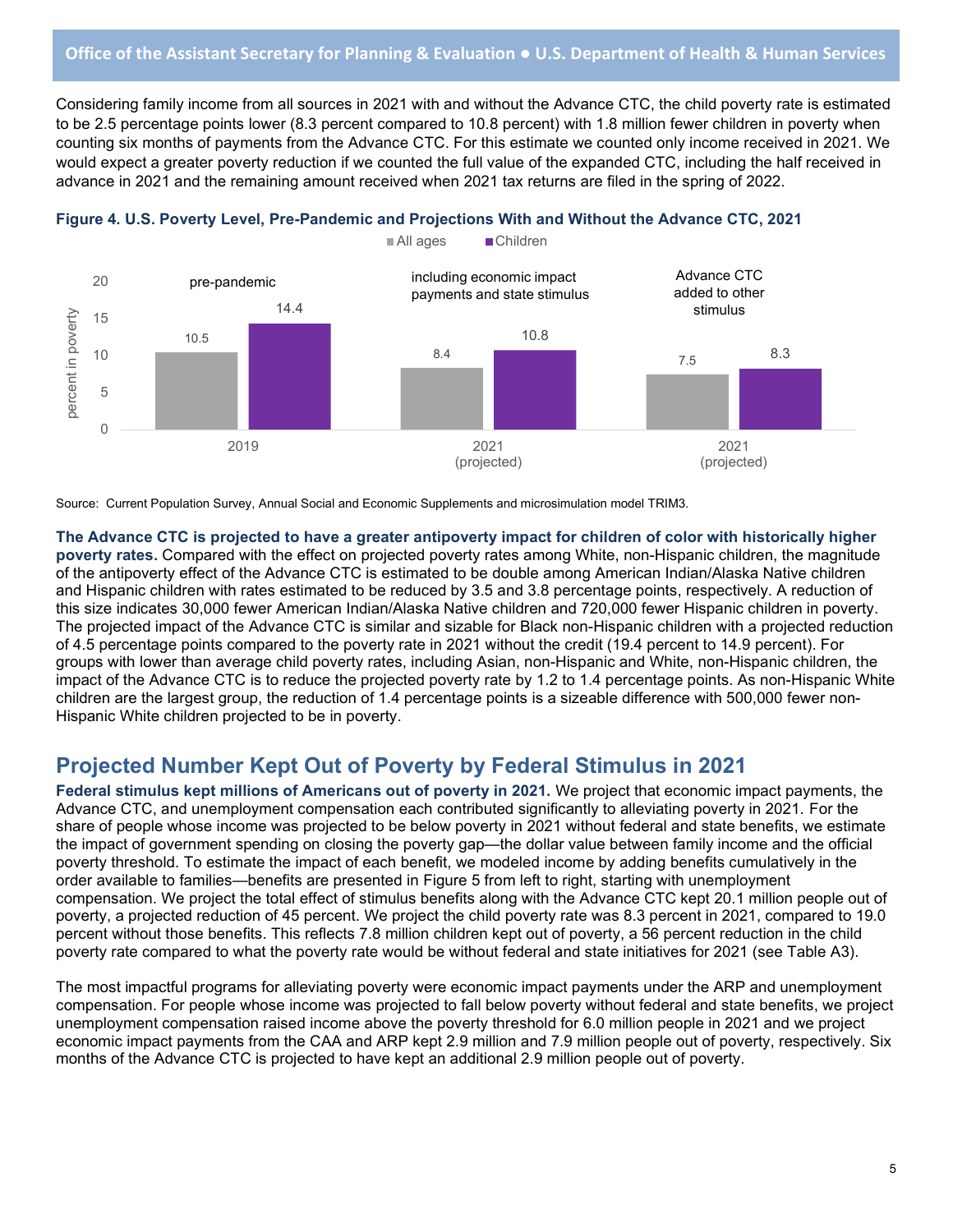

Figure 5. Number of People Kept Out of Poverty in 2021 by Type of Federal Economic Stimulus (Projected in Millions)

Source: Current Population Survey ASEC 2017-2019 projected to 2021 and microsimulation model TRIM3. \*Note that unemployment compensation includes regular state payments and expanded benefits during the pandemic (FPUC, PUA, and PEUC).

# **Discussion**

This brief uses nowcasting to estimate the impact of stimulus and unemployment benefits on the number of people with income below the poverty threshold in 2021. We projected the level of poverty in 2021 counting these benefits, and compared the results to official poverty estimates for 2019. We also compared the poverty rate in 2021 with and without the additional benefits. Despite the intervening recession, we project that between 2019 and 2021, annual poverty rates will fall by 2.1 percentage points, with 6.7 million fewer people in poverty, after considering stimulus from economic impact payments, expanded unemployment compensation, and state bonuses. Looking only at 2021, we project the poverty rate with federal and state stimulus and the Advance CTC was 45 percent lower than what it would be without those benefits. Altogether we project 20.1 million people were kept out of poverty in 2021 by economic stimulus, unemployment compensation, and the Advance CTC.

The analysis also shows that federal and state efforts to counteract the economic effects of the pandemic in 2021 had the most impact for groups with higher poverty rates historically, such as American Indian/Alaska Native people, Black non-Hispanic people, and Hispanic people. Our model projects poverty would have been much higher for these groups in 2021 in the absence of expanded unemployment compensation and federal stimulus.

Our analysis demonstrates the particular effect of stimulus, unemployment compensation, and the Advance CTC for children. We project that the child poverty rate in 2021 was 42 percent lower than the official poverty rate in 2019. When looking at the role of benefits specifically in 2021, we project that the child poverty rate was 56 percent lower compared to what it would have been without these benefits. In particular, we project the Advance CTC kept 1.8 million children out of poverty, who otherwise would have been in poverty without this benefit, a poverty reduction of 23 percent.

Lastly, we projected poverty given unchanged levels of employment among lower-income workers from July to December without expanded unemployment compensation, additional stimulus, or payments from the Advance CTC. Based on this scenario we projected a poverty increase of 3.4 percentage points compared with the April to June period. Such a rise in poverty would likely lead to more Americans in need of and ultimately applying for safety net benefits such as Medicaid.

We expect our projections to differ from other researchers due to differences in assumptions on macroeconomic circumstances, data sources, and the approach to measuring poverty. For example, we project how money income and tax payments compare to the official poverty threshold. Other researchers have used the supplemental poverty measure (SPM), which counts program benefits such as SNAP and subtracts the cost of some necessities including child care when counting income.<sup>8</sup> Importantly, our results align with studies that use different methods and make different assumptions, which lends support to the benefit that federal stimulus had for low income people in 2021. Two studies used microsimulation to project SPM poverty in 2021 to assess the combined, cumulative impact of broad federal policy initiatives and economic change. The first compared poverty rates in 2021 with no federal initiatives to SPM poverty rates in 2021 under ARP initiatives (similar to our approach) and found unemployment compensation and ARP policies reduced

<sup>&</sup>lt;sup>8</sup> See Fox, Liana E. and Kalee Burns. 2021. "<u>The Supplemental Poverty Measure: 2020</u>." U.S. Census Bureau, Report P60-275.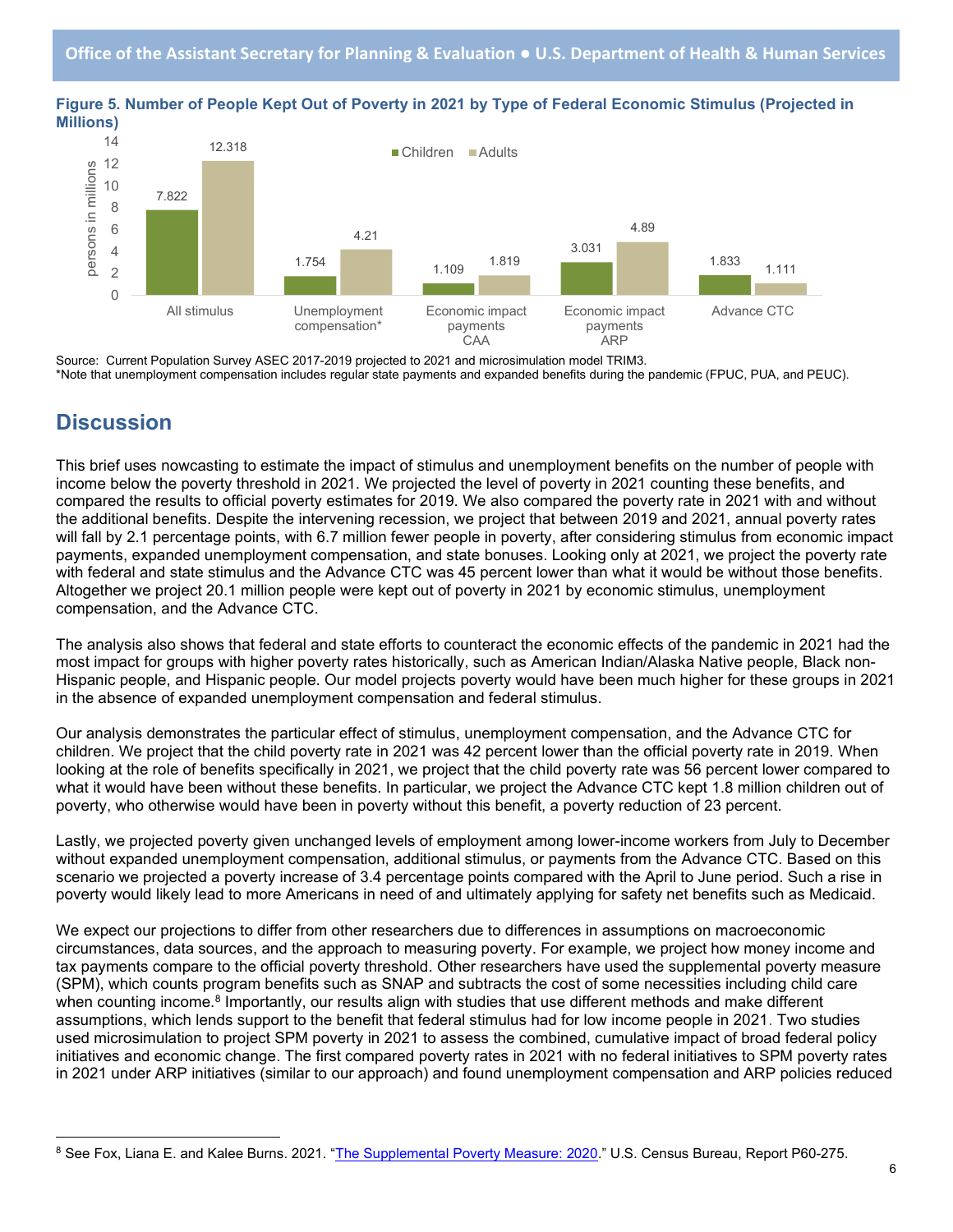poverty by 36 percent <sup>9</sup>—consistent with our finding of a 45 percent reduction in poverty as we also counted economic impact payments from the CAA and state stimulus. The second study compared 2021 projections to SPM estimates for 2018. The researchers found improvements in the economy combined with federal and state stimulus and program benefits reduced the projected SPM poverty rate by 45 percent.<sup>10</sup> Our analysis comparing poverty projections for 2021 to 2019 found a poverty reduction of 28 percent, a more modest estimate in part because of the different year of comparison (the poverty rate declined from 2018 and 2019).

Researchers have also assessed the poverty alleviation impact of particular tax policies and our findings are in line with this body of work. The Census Bureau found that economic impact payments during 2020 reduced SPM poverty by 28 percent, and though the time period and policies are not the same, the magnitude of the effect is comparable to our analysis. Research on the effect on child poverty rates of the full 12 months of ARP CTC payments estimates that the expanded CTC including advanced payments would reduce child poverty rates by around 40 percent.<sup>11</sup> This aligns well with our estimate, which finds six months of Advance CTC payments would reduce child poverty by 23 percent.

Our analysis has limitations that should be considered when interpreting the results. We modeled eligibility for unemployment compensation and the potential weekly benefits based on federal and state policies and individuals' prepandemic earnings. We modeled which eligible people would receive unemployment benefits based primarily on administrative data covering the first quarter of 2021, and the process produced an overall annual participation rate of 78 percent (see Appendix B). We relied on reasonable assumptions to calculate probabilities for program participation but the closeness of the modeled unemployment benefits to actual payments during 2021 will not be known until final data are available at some point in 2022. In this analysis our outcomes depend on assumptions being correct.

In addition, the model does not capture structural changes in the economy since March. Increased employment throughout the year incorporated into the data is based on the information and projections available as of the start of the year. The national level of unemployment declined by 0.4 percentage points in July and again in September 2021; and important for poverty projections, recent job gains were significant in industries with large numbers of low wage workers retail, leisure, and hospitality. To the extent that unemployed and previously low-wage workers find jobs and gain employment at a different rate than predicted in our data, our projected rise in poverty may be overstated or understated. Overall, the 2021 unemployment rate of 5.4 percent estimated by the Bureau of Labor Statistics is comparable to the projection from the Congressional Budget Office (5.7 percent), which we used in our model.

Modeling the number of U.S. jobs and workers in early 2021 using prior year data is not as precise as measuring the labor force together with jobs, as the annual Current Population Survey will do in 2022. The lack of precision means we are unable to identify, for example, people who left better paying jobs in 2020 for lower wage jobs in 2021. Finally, the model provides a static snapshot of 2021, built with data known or projected when it was created, and does not reflect shifting trends in the U.S. economy.

In light of these limitations, the results indicate the likely magnitude and extent of poverty reduction resulting from the federal and state measures discussed here, and are not intended as precise estimates of the actual poverty rate for 2021. We expect that when they are released in 2022, the official poverty rates for 2021 will differ from our projections—not only because we include economic impact payments and the Advance CTC, but also because we rely on projected income and demographic data. However, given the importance of timely analysis and the rigor of our approach, we believe these estimates can provide policymakers with valuable insight on the anti-poverty impact of federal action in 2021. More research is needed to explore how critical federal support kept millions of people out of poverty during the economic downturn, particularly for racial and ethnic groups most affected by the downturn and the pandemic.

<sup>&</sup>lt;sup>9</sup> Wheaton, Laura, Sarah Minton, Linda Giannarelli, and Kelly Dwyer. 2021. "<u>2021 Poverty Projections: Assessing Four American</u> Rescue Plan Policies." Urban Institute.

<sup>&</sup>lt;sup>10</sup> Wheaton, Laura, Linda Giannarelli, and Ilham Dehry. 2021. "2021 Poverty Projections: Assessing the Impact of Benefits and Stimulus Measures." Urban Institute

<sup>&</sup>lt;sup>11</sup> See National Academies of Sciences, Engineering, and Medicine. 2019. "A Roadmap to Reducing Child Poverty." DC: The National Academies Press; Cox, Kris, Chuck Marr, Arloc Sherman, and Stephanie Hingtgen. 2021. "If Congress Fails to Act, Monthly Child Tax Credit Payments Will Stop, Child Poverty Reductions Will Be Lost." Center on Budget and Policy Priorities; Acs, Gregory and Kevin Werner. 2021. "How a Permanent Expansion of the Child Tax Credit Could Affect Poverty." Urban Institute.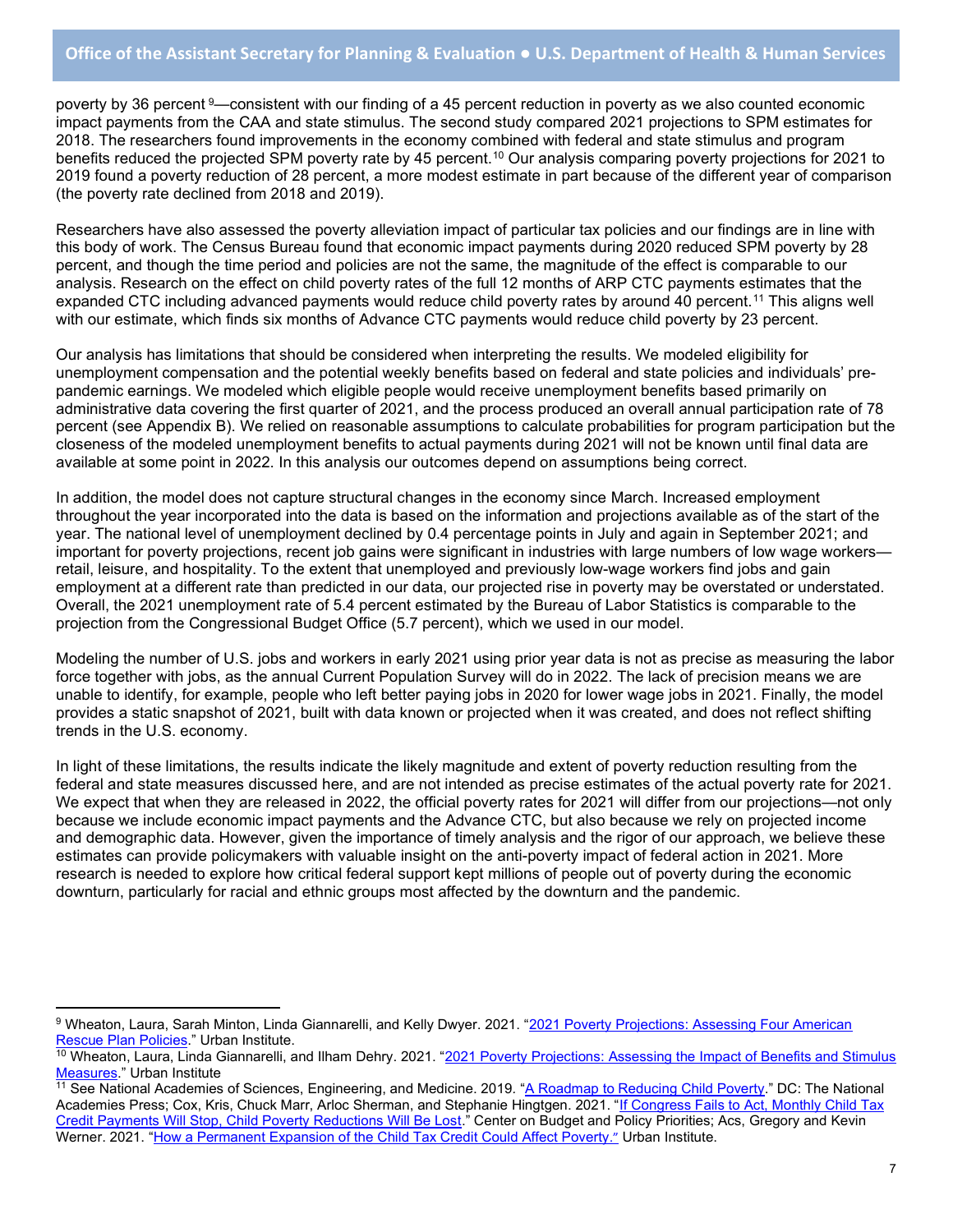# Appendix A. Detailed Tables

#### Table A1. People in poverty by race and ethnic origin, pre-pandemic and projected 2021 (including economic impact payments, excluding the Advance CTC)

|                               | 2019   |                     | Annual<br>comparison    |                            |               |                             |
|-------------------------------|--------|---------------------|-------------------------|----------------------------|---------------|-----------------------------|
| (pct.)<br>(number in 1000s)   |        | January<br>to March | <b>April to</b><br>June | July to<br><b>December</b> | <b>Annual</b> | diff. $+/-$<br>pre-pandemic |
| All people                    | 10.5   | 4.8                 | 9.2                     | 12.6                       | 8.4           | $-2.1$                      |
|                               | 33,980 | 15,750              | 30,000                  | 40,920                     | 27,380        | $-6,600$                    |
| children                      | 14.4   | 4.0                 | 13.9                    | 17.5                       | 10.8          | $-3.6$                      |
|                               | 10,470 | 2,920               | 10,200                  | 12,770                     | 7,920         | $-2,550$                    |
| All people (TRIM3 rate, 2019) | 10.5   | 4.8                 | 9.2                     | 12.6                       | 8.4           | $-2.1$                      |
|                               | 34,100 | 15,750              | 30,000                  | 40,920                     | 27,380        | $-6,720$                    |
| children                      | 13.8   | 4.0                 | 13.9                    | 17.5                       | 10.8          | $-3.0$                      |
|                               | 10,100 | 2,920               | 10,200                  | 12,770                     | 7,920         | $-2,180$                    |
| Amer Indian/Alaska Native     | 21.6   | 8.3                 | 16.6                    | 23.1                       | 15.4          | $-6.2$                      |
|                               | 530    | 250                 | 500                     | 700                        | 460           | $-70$                       |
| children                      | 26.9   | 6.0                 | 24.5                    | 28.7                       | 19.0          | $-7.9$                      |
|                               | 170    | 50                  | 190                     | 220                        | 150           | $-20$                       |
| Asian non-Hispanic            | 9.1    | 4.9                 | 7.9                     | 9.9                        | 6.7           | $-2.4$                      |
|                               | 1,760  | 920                 | 1,490                   | 1,870                      | 1,270         | $-490$                      |
| children                      | 9.8    | 3.1                 | 8.7                     | 10.9                       | 6.0           | $-3.8$                      |
|                               | 380    | 110                 | 310                     | 390                        | 210           | $-170$                      |
| Black non-Hispanic            | 20.2   | 8.2                 | 14.8                    | 21.9                       | 14.9          | $-5.3$                      |
|                               | 8,090  | 3,290               | 5,910                   | 8,750                      | 5,950         | $-2,140$                    |
| children                      | 27.8   | 6.5                 | 22.6                    | 30.1                       | 19.4          | $-8.4$                      |
|                               | 2,800  | 630                 | 2,190                   | 2,920                      | 1,880         | $-920$                      |
| Hispanic                      | 16.7   | 6.4                 | 14.2                    | 18.2                       | 11.7          | $-5.0$                      |
|                               | 10,000 | 3,900               | 8,710                   | 11,200                     | 7,160         | $-2,840$                    |
| children                      | 22.3   | 6.2                 | 20.6                    | 24.8                       | 15.3          | $-7.0$                      |
|                               | 4,190  | 1,180               | 3,890                   | 4,680                      | 2,890         | $-1,300$                    |
| Multiple or other race        | 13.7   | 4.1                 | 11.0                    | 14.6                       | 9.7           | $-4.0$                      |
|                               | 1,040  | 370                 | 980                     | 1,290                      | 860           | $-180$                      |
| children                      | 16.4   | 2.8                 | 14.1                    | 17.6                       | 11.0          | $-5.4$                      |
|                               | 540    | 110                 | 560                     | 690                        | 430           | $-110$                      |
| White non-Hispanic            | 8.1    | 3.6                 | 6.4                     | 8.8                        | 6.0           | $-2.1$                      |
|                               | 15,740 | 7,020               | 12,400                  | 17,110                     | 11,760        | $-3,980$                    |
| children                      | 9.2    | 2.3                 | 8.4                     | 10.6                       | 6.5           | $-2.7$                      |
|                               | 3,390  | 850                 | 3,060                   | 3,870                      | 2,350         | $-1,040$                    |

Source: Census Bureau. Income and Poverty in the United States: 2019, released September 15, 2020. Report no. P60-270; CPS ASEC pooled estimates 2018-2020; pooled estimates for data years 2017-2019 projected to 2021; and TRIM3. For ease of comparison, 2019 estimates for all people and children are the Census Bureau's published estimates. For comparison, we also show 2019 estimates from TRIM3. The 2019 TRIM estimates use alternative weights to correct for differential nonresponse to the 2020 ASEC and are adjusted for underreporting of program benefits. To increase sample size for detailed racial and ethnic groups, pre-pandemic estimates are pooled and averaged poverty rates for 2017 to 2019 from TRIM3.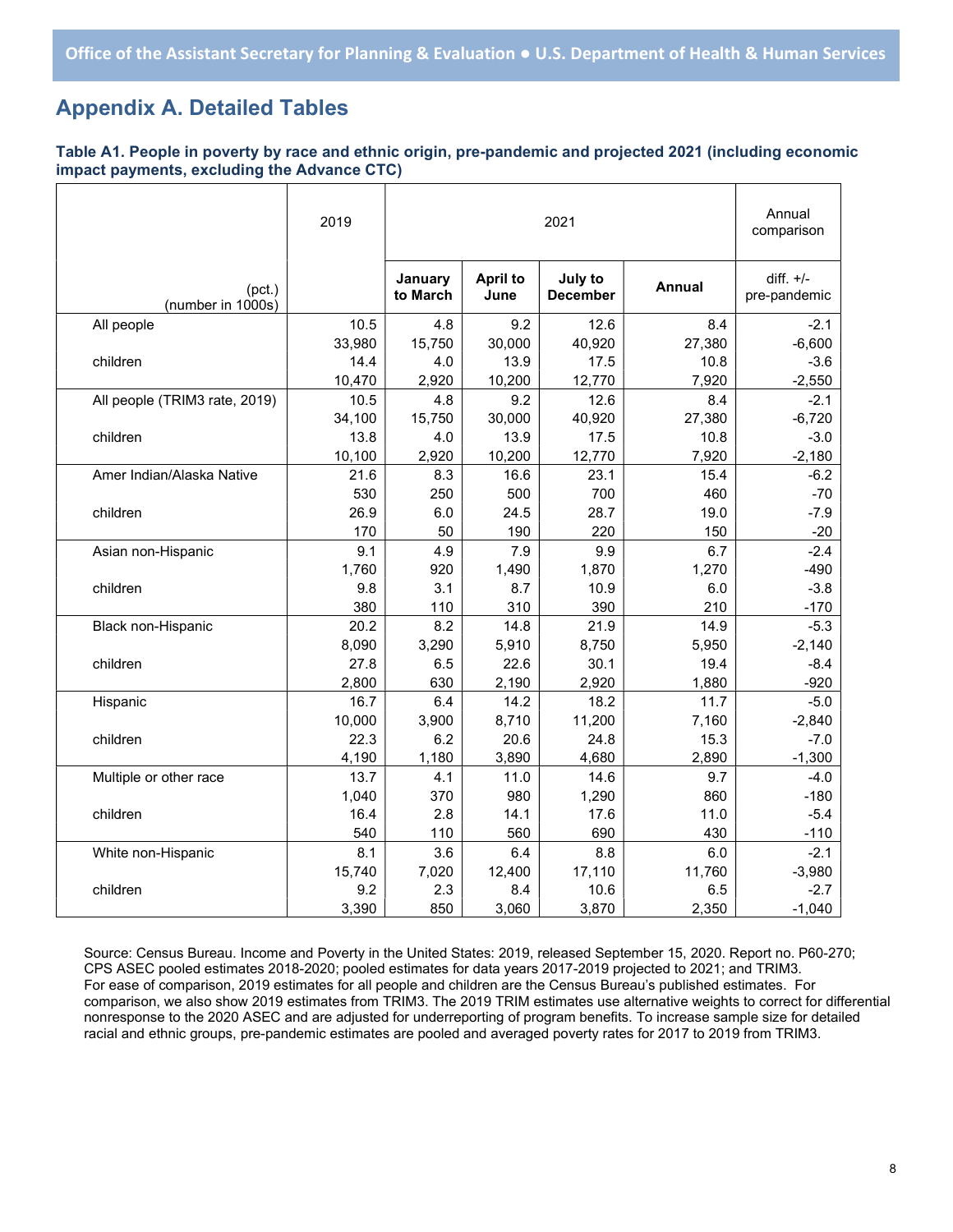### Table A2. People and children in poverty by race and ethnic origin, pre-pandemic and projected 2021 (including economic impact payments and the Advance CTC)

|                             | 2019              | 2021                |                         |                            |        | Annual<br>comparison        |
|-----------------------------|-------------------|---------------------|-------------------------|----------------------------|--------|-----------------------------|
| (pct.)<br>(number in 1000s) |                   | January<br>to March | <b>April to</b><br>June | July to<br><b>December</b> | Annual | diff. $+/-$<br>pre-pandemic |
| All people                  | 10.5              | 4.8                 | 9.2                     | 10.3                       | 7.5    | $-3.0$                      |
|                             | 33,980            | 15,750              | 30,000                  | 33,710                     | 24,430 | $-9,670$                    |
| children                    | 14.4              | 4.0                 | 13.9                    | 11.6                       | 8.3    | $-6.1$                      |
|                             | 10,470            | 2,920               | 10,200                  | 8,450                      | 6,080  | $-4,390$                    |
| Amer Indian/Alaska Native   | 21.6              | 8.3                 | 16.6                    | 19.9                       | 14.0   | $-7.6$                      |
|                             | 530               | 250                 | 500                     | 600                        | 420    | $-110$                      |
| children                    | 26.9              | 6.0                 | 24.5                    | 21.7                       | 15.5   | $-11.4$                     |
|                             | 170               | 50                  | 190                     | 170                        | 120    | $-50$                       |
| Asian non-Hispanic          | 9.1               | 4.9                 | 7.9                     | 8.3                        | 6.3    | $-2.8$                      |
|                             | 1,760             | 920                 | 1,490                   | 1,570                      | 1,190  | $-570$                      |
| children                    | 9.8               | 3.1                 | 8.7                     | 6.9                        | 4.8    | $-5.0$                      |
|                             | 380               | 110                 | 310                     | 250                        | 170    | $-210$                      |
| Black non-Hispanic          | $\overline{20.2}$ | 8.2                 | 14.8                    | 18.4                       | 13.2   | $-7.0$                      |
|                             | 8,090             | 3,290               | 5,910                   | 7,350                      | 5,280  | $-2,810$                    |
| children                    | 27.8              | 6.5                 | 22.6                    | 21.3                       | 14.9   | $-12.9$                     |
|                             | 2,800             | 630                 | 2,190                   | 2,070                      | 1,450  | $-1,350$                    |
| Hispanic                    | 16.7              | 6.4                 | 14.2                    | 13.6                       | 9.8    | $-6.9$                      |
|                             | 10,000            | 3,900               | 8,710                   | 8,330                      | 6,000  | $-4,000$                    |
| children                    | 22.3              | 6.2                 | 20.6                    | 15.6                       | 11.5   | $-10.8$                     |
|                             | 4,190             | 1,180               | 3,890                   | 2,930                      | 2,170  | $-2,020$                    |
| Multiple or other race      | 13.7              | 4.1                 | 11.0                    | 11.0                       | 8.1    | $-5.6$                      |
|                             | 1,040             | 370                 | 980                     | 980                        | 720    | $-320$                      |
| children                    | 16.4              | 2.8                 | 14.1                    | 11.2                       | 8.3    | $-8.1$                      |
|                             | 540               | 110                 | 560                     | 440                        | 330    | $-210$                      |
| White non-Hispanic          | 8.1               | $\overline{3.6}$    | 6.4                     | 7.7                        | 5.6    | $-2.5$                      |
|                             | 15,740            | 7,020               | 12,400                  | 14,880                     | 10,830 | $-4,910$                    |
| children                    | 9.2               | 2.3                 | 8.4                     | 7.2                        | 5.1    | $-4.1$                      |
|                             | 3,390             | 850                 | 3,060                   | 2,600                      | 1,850  | $-1,540$                    |

Source: Census Bureau. Income and Poverty in the United States: 2019, released September 15, 2020. Report no. P60-270; CPS ASEC pooled estimates 2018-2020; CPS ASEC pooled estimates 2017-2019 projected to 2021; and TRIM3. For ease of comparison, 2019 estimates for all people and children are the Census Bureau's published estimates. To increase sample size for racial and ethnic groups, pre-pandemic estimates are pooled, averaged poverty rates for 2017 to 2019 from TRIM3.

#### Table A3. Poverty impact from federal and state benefits, 2021 (projected)

|                                                                  | Children age 0-17    |                   | All ages              |                   |
|------------------------------------------------------------------|----------------------|-------------------|-----------------------|-------------------|
|                                                                  | (in 1000s)<br>73,159 | percent<br>100.0% | (in 1000s)<br>325,926 | percent<br>100.0% |
| Above Poverty (before UC, economic impact payments, Advance CTC) | 59,246               | 81.0%             | 281,343               | 86.3%             |
| Below Poverty (before UC, economic impact payments, Advance CTC) | 13.913               | 19.0%             | 44.583                | 13.7%             |
| total gap reduction <sup>+</sup>                                 | 7.822                | 10.7%             | 20,139                | 6.2%              |
| Kept out of poverty by unemployment compensation <sup>++</sup>   | 1.754                | 2.4%              | 5,965                 | 1.8%              |
| Kept out of poverty by 2nd Economic Impact Payment (Dec 2020)    | 1,109                | 1.5%              | 2,928                 | 0.9%              |
| Kept out of poverty by 3rd Economic Impact Payment (ARP)         | 3,031                | 4.1%              | 7,931                 | 2.4%              |
| Kept out of poverty by state stimulus and back-to-work bonus     | 95                   | 0.1%              | 372                   | 0.1%              |
| Kept out of poverty by Advance Child Tax Credit                  | 1,833                | 2.5%              | 2,944                 | 0.9%              |
| In poverty                                                       | 6,083                | 8.3%              | 24,430                | 7.5%              |

Source: Current Population Survey ASEC 2017-2019 projected to 2021 and microsimulation model TRIM3.

<sup>+</sup>We estimate poverty impacts by applying program resources cumulatively in the order presented.

++Unemployment compensation includes FPUC, PUA, and PEUC and is included in the measure of official poverty.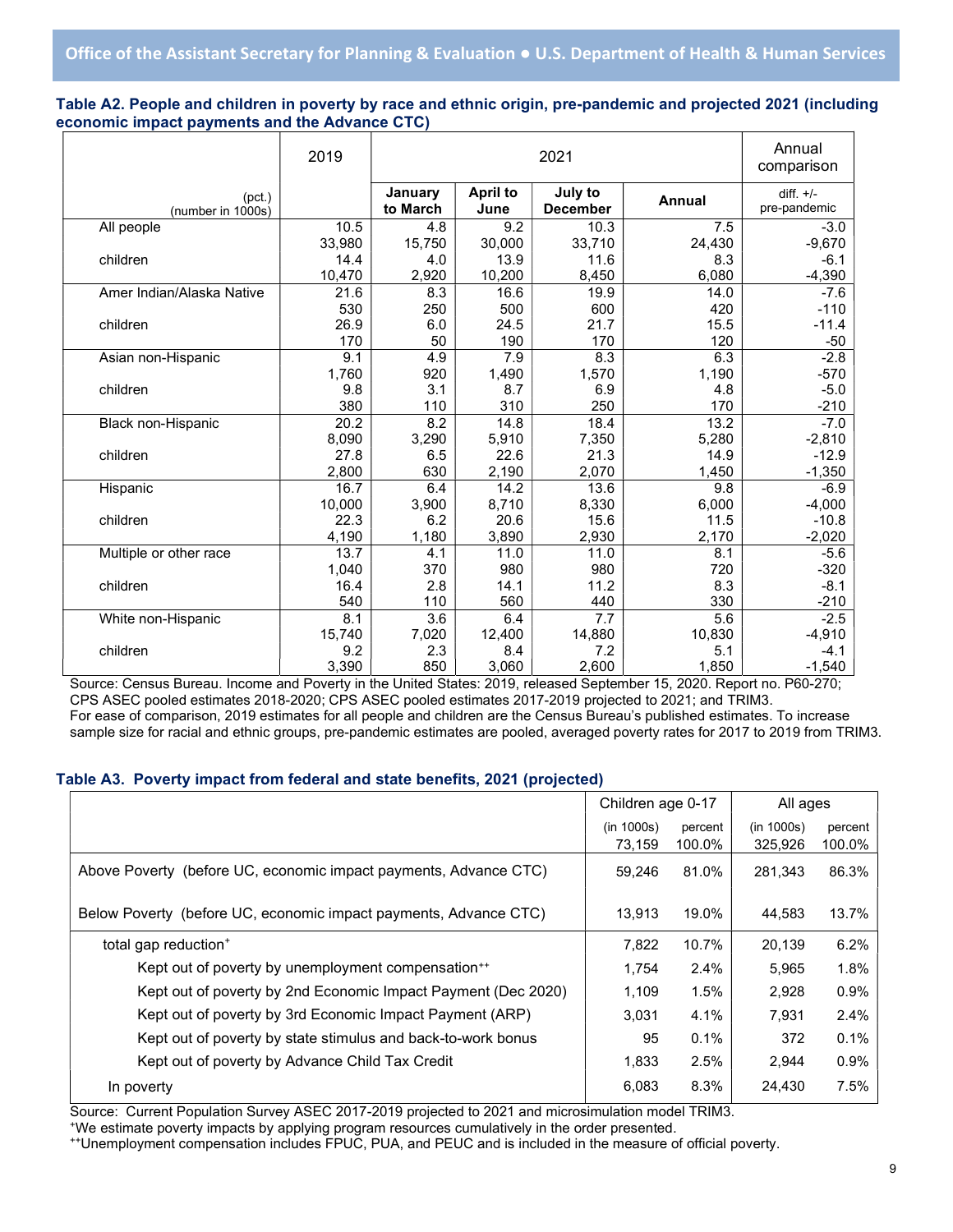### Appendix B. Methodological Details

This appendix outlines the methodological approach and decisions we made in producing our nowcasts. These decisions have a direct effect on our results; different decisions about how to count specific benefits as income, and how to incorporate unemployment estimates and projections, would lead to different nowcasts. Although we believe our decisions are reasonable, other analysts might make different decisions.

To project employment and income in 2021 we set employment to actual levels in February 2021 and model CBO's projections for returns to employment during the last three quarters of the year.

#### Data sources and preparation.

Our analysis relied on a combination of data sources. The main underlying data comes from the Transfer Income Microsimulation model, version 3 (TRIM3), sponsored by ASPE and maintained by the Urban Institute. TRIM3 is based on the Current Population Survey Annual Social and Economic Supplement (CPS ASEC), with data collection every March for the prior year and typically released in September. TRIM3 makes a number of adjustments to the CPS data to model income during the year and correct for the underreporting or misreporting of public benefits. To develop the 2021 projections, we combined data from the 2017, 2018, and 2019 ASEC, representing income in 2016 to 2018 (more recent CPS data had not yet been integrated into the TRIM3 model) and adjusted the weights to reflect the U.S. population in 2021.

Demographic shifts. Starting with the Census Bureau's population weights for each data file, we adjusted the weights to match the Census Bureau's 2021 projections, considering age, sex, race, Hispanic origin, citizenship status, and state of residence.

Modeling employment. We constructed data to support economic projections for 2021 using two additional data sources. First, from the monthly CPS survey for February 2021, we obtained the share of adults employed with earnings by demographic characteristics (sex, age, citizenship status, race-ethnicity, marital status, and presence of young children). For people 16 and older, we computed the percentage who were at work during the month or absent from work but being paid. In this way, we defined employment as having earnings from work and modeled employment rather than unemployment to avoid having to distinguish persons actively looking for work from discouraged workers. The monthly CPS data does not collect detailed earnings for the full sample and for this reason we used educational attainment as a proxy for wages in calculating the likelihood of job loss. Based on person-level characteristics, we calculated the probability of job loss by February 2021. Second, we relied on the U.S. Bureau of Labor Statistics (BLS) survey data from Current Employment Statistics to calculate the percentage of jobs lost by industry and by state between February 2020 and February 2021.

We mapped the 2021 employment scenario onto the three-year data by estimating each employed person's likelihood of experiencing job loss (that is, changing from having earnings to not having earnings) by state and industry. We then aligned the initial probabilities with demographic and occupation characteristics from the monthly CPS for February 2021. In the final three-year dataset we considered a person to be unemployed if he or she had no earnings because either (a) the person was randomly selected by state and industry for job loss, having had earnings in the original CPS ASEC data, or (b) the person was unemployed in the original data. In this way we modeled unemployment based on the number of jobs recorded in early 2020 and not found in early 2021. For each job lost we also probabilistically assigned a *duration* of unemployment reflecting the Congressional Budget Office's (CBO's) projections of increasing employment for the last three quarters of 2021. We referred to the CBO's employment projections for 2021.<sup>12</sup> The CBO projected unemployment at 5.7 percent in 2021. This compares to the rate of 8.1 percent reported for 2020.

Our data captured, for example, the increase identified in the monthly CPS in the share of employed men who worked part-time, particularly for men with lower educational attainment, who were not native citizens and who were Hispanic, Asian, or another race.

Comparisons to official estimates of unemployment. BLS reported unemployment near 6.0 percent from January to June in 2021, declining to 5.4 percent in July and 4.8 percent in September. Our model projects unemployment in 2021 at 8.0 percent for January to March, at 7.2 percent for April to June, and 6.4 percent for July to December. For the period July to December, our 2021 projections are consistent with monthly unemployment at or near 6.4 percent including workers who left the labor force in 2020 and stopped looking for work. Official estimates of unemployment exclude

<sup>&</sup>lt;sup>12</sup> See the Congressional Budget Office's report, "An Overview of the Economic Outlook: 2021 to 2031."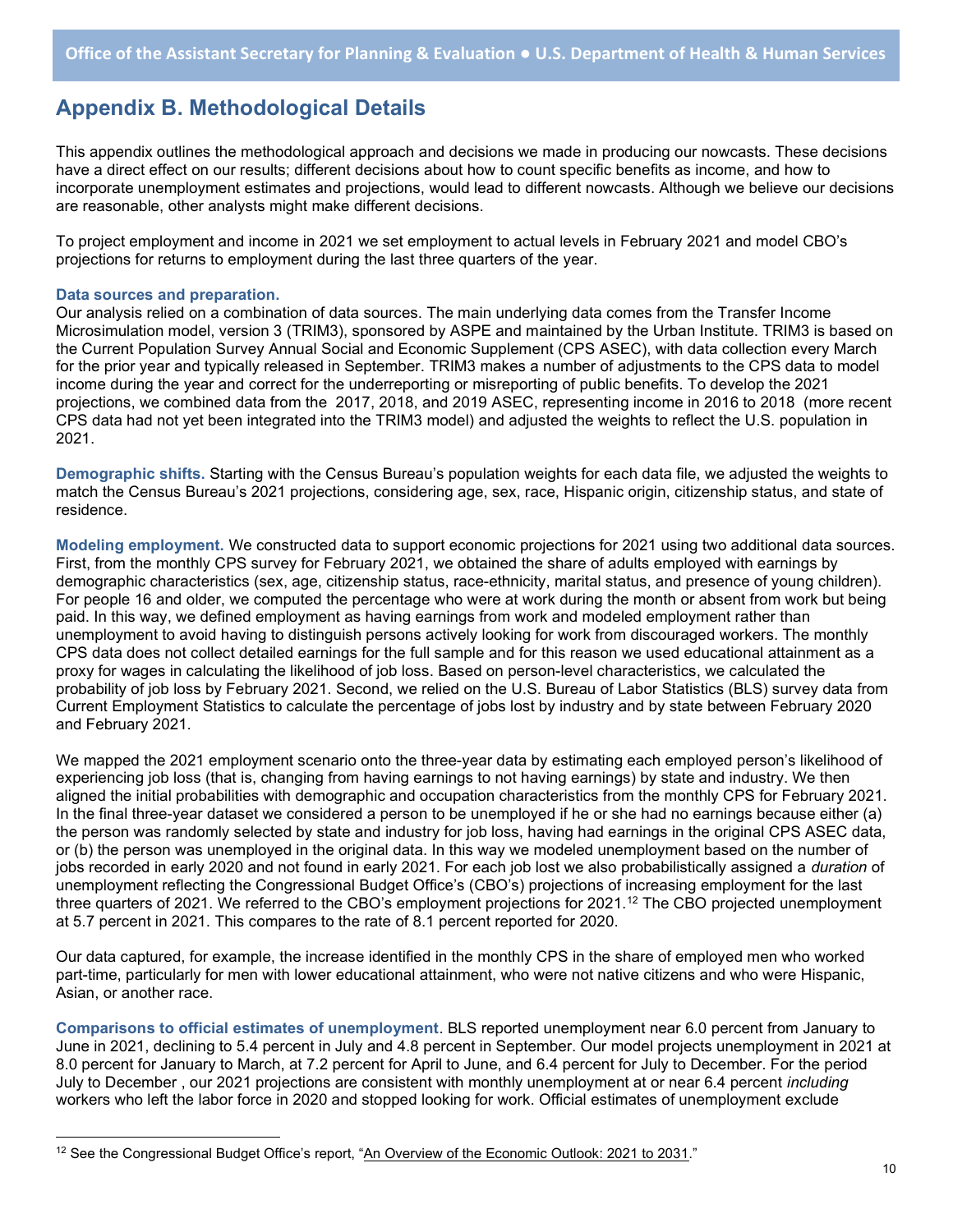unemployed persons no longer looking for work. Parents without child care who left the workforce and discouraged workers who stopped looking for work during the pandemic are not classified as part of the labor force and for this reason do not impact the official unemployment rate. In our economic scenario these groups are counted as unemployed, and as such, the model's projected unemployment rates are best compared with unemployment including marginally attached and discouraged workers. BLS estimates this broader unemployed population at 8.0 percent in January, 6.9 percent in June and 5.8 percent in September. See Table A-15 Alternative measures of labor underutilization.

Changes in public benefit program rules. Each benefit program was simulated using the most recent information available on the rules for eligibility and benefits. For an example of data sources, see the Welfare Rules Databook: State TANF Policies as of July 2018. Reference year 2018 was the most recently completed when this model was created.

Accounting for unemployment compensation and stimulus. Federal and state governments implemented a number of stimulus efforts to address the economic slowdown caused by the pandemic. We incorporated some of these into the model and our projections reflect the following: federal stimulus payments enacted in the American Rescue Plan Act in March 2021 and the Consolidated Appropriations Act enacted in late December 2020; retroactive payments to mixedimmigrant status families included in the CARES Act enacted in March 2020; Pandemic Unemployment Assistance (PUA); Pandemic Emergency Unemployment Compensation (PEUC); and Federal Pandemic Unemployment Compensation (FPUC). The model accounts for about half of the states opting out of expanded unemployment benefits in June or July.

Modeling unemployment compensation. A person was counted as eligible for unemployment benefits in a particular month if the person a) had weeks of benefits available, and b) appeared to satisfy monetary and categorical eligibility rules (relaxed substantially by federal expansions). Benefits were based on pre-pandemic earnings and state rules, and also included the additional \$300 in weekly benefits when that policy was in effect. The approach we used does not distinguish between regular state unemployment payments and expanded benefits during the pandemic including FPUC, PUA, and PEUC. All payments were added to income as unemployment compensation.

Our 2021 projections of unemployment benefits accounted for as much real-world detail as was feasible, including capturing variation in the availability of benefits following the expiration of the extended federal unemployment benefits which occurred in early September in about half the states and as early as June among the states opting out early. Whether a person could still receive benefits was modeled based on 1) the number of weeks of regular state unemployment benefits. 2) extended benefits (EB) in their state of residence, and 3) weeks of compensation used to date. Among the states for which EB was triggered when modeling was conducted, we assumed states with high unemployment would still have EB triggered when additional pandemic unemployment benefits ended. With federal policies in place, we added \$300 per week to the state benefit under FPUC. We accounted for the fact that about half the states opted out of federal pandemic programs prior to September. Our approach also captures that some states only opted out of the extra \$300 per week.

Additionally, under pandemic rules we did not require that unemployed people were looking for work. Non-workers in the baseline data who reported being "discouraged" were considered eligible for unemployment compensation, along with people modeled for job loss. Under the pandemic rules, the monetary requirement of a certain amount of earnings over a base period (usually a year) were loosened. We treated each person as passing monetary requirements except for casual earnings (less than \$1,000) that might not have been reported. We modeled self-employed people as eligible for unemployment compensation under expanded categorical eligibility.

To calculate the rate of participation in unemployment compensation (UC), we used the U.S. Department of Labor's (DOL) administrative data for actual weeks compensated during the first quarter of 2021. We calculated 213 million weeks or 71,000 weeks per month when summed across states. For each state we selected sufficient recipients from among the people estimated as eligible to come as close as possible to the DOL first-quarter administrative data. The selection of participants also incorporated differentials by age group based on pre-pandemic patterns.

Overall, we assigned a number of unemployment benefit weeks across January to March equal to 74 percent of the administrative records. We were not able to reach 100 percent of the target in all states and set a ceiling. The states with the greatest difference between the target and the simulated first-quarter weeks of unemployment benefits were New York, where we reached only 46 percent of the target, and California, where we reached only 62 percent of the weeks compensated benchmark. On an annual per-person basis, we modeled the UC participation rate at about 78 percent among those eligible to receive benefits with a higher percentage among those who were receiving wage or salary income and a lower percentage among those who were students or self-employed.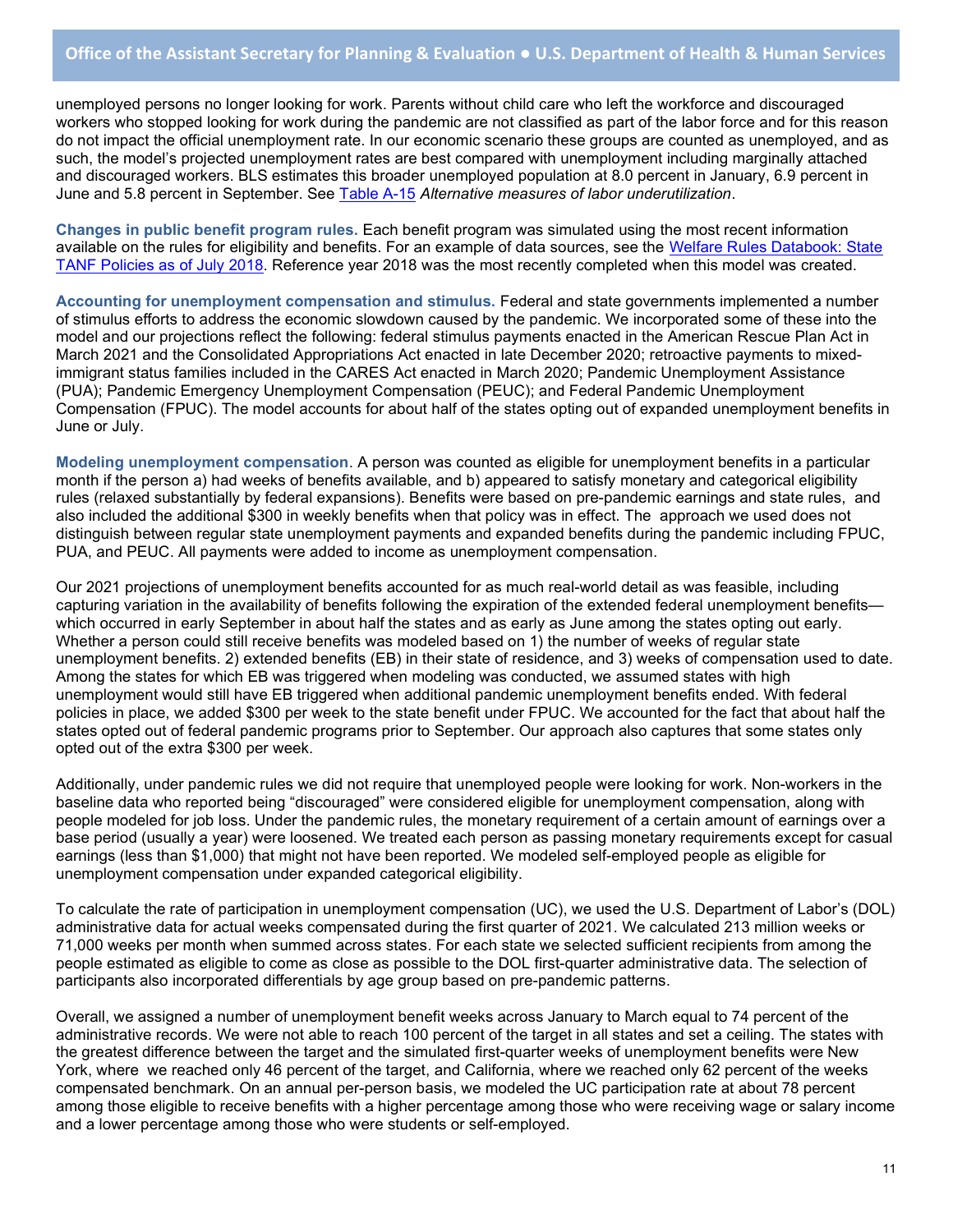Economic impact payments. We simulated rules for each economic impact payment including phase-outs for higher income households, the Social Security Number requirement, and treatment of dependents. All eligible tax filers and recipients of Social Security, Supplemental Security Income (SSI), and Veterans Benefits were assumed to receive checks, as were 78 percent of other eligible families and individuals who did not file taxes. We assumed 10 percent of non-filers who received a stimulus check based on their receipt of Social Security, SSI, or Veterans Benefits would take the steps necessary to obtain the additional payment for a dependent or spouse.

In this brief we projected poverty for 2021 counting economic impact payments as income. Our model is consistent with economic research reflecting stimulus payments were available to individuals as personal income predominately in January to March.<sup>13</sup> Conceptually we approached stimulus payments as immediate relief for lower income people struggling with fewer work hours and less income during an uneven economic recovery. Although some recipients saved their payments, we designed the model based on research showing people with low income who receive government assistance tend to spend most assistance shortly after receiving it.<sup>14</sup> Our premise for this model is that for people in poverty or at risk of falling into poverty, saving stimulus checks for six months or longer was most likely a luxury. ASPE research on the unequal impacts of the pandemic highlighted challenges faced by many low-income workers including lack of paid leave or sick leave as well as broader increases in delayed rent payments and food insecurity.<sup>15</sup> For these reasons we approached federal stimulus as helping millions of low-income people meet their immediate needs while unemployment remained at or near 6 percent through June 2021.

The Department of the Treasury reports a small number of economic impact payments were issued during the second half the year, however, we did not model these exceptions to the payment schedule. We modeled income over three time periods, adding economic impact payments to income closest to the month payments were disbursed. We distributed stimulus payments for the January to March period in the following instances: retroactive payments to mixed immigrant status families under the CARES Act; payments enacted in late December 2020; and 88 percent of payments for tax filers enacted by the American Rescue Plan Act. Based on Internal Revenue Service announcements about the timing of distributions, we assumed 12 percent of tax filers and all nonfilers simulated to receive the ARP payment received their payments between April and June.<sup>16</sup> Among tax filers, we randomly assigned the month of payment for economic stimulus payments. In our model, economic impact payments dramatically reduced poverty in the January to March period. The smaller share of payments in the period April to June also reduced poverty but to a lesser extent. Because we assigned all federal economic impact payments to income in the first half of the year, there was no effect on projected poverty for the July to December period.

State Stimulus Payments and Back to Work Bonuses. In addition to modeling federal stimulus checks, we modeled state stimulus checks issued in five states and the District of Columbia and distributed the checks based on the months in which they were distributed. We also modeled state back to work bonuses paid in seven states to previously unemployed workers who return to work and meet their state's eligibility criteria.

Advance Child Tax Credit (CTC). With the American Rescue Plan Act of 2021, Congress increased the value of the child tax credit for qualifying families, made it fully refundable, and directed the IRS to pay one-half the annual value as advanced monthly payments starting in July.<sup>17</sup> One half the value of the 2021 credit is a maximum of \$1,800 for each child under age 6 (\$300 monthly) and \$1,500 for each child age 6 through 17 (\$250 monthly). The method reflects that taxpayers should have received half of the child tax credit in 2021 before filing their 2021 tax return. We assumed that all eligible tax filers and 78 percent of eligible nonfilers received the Advance CTC.

We applied the Advance CTC to income without impacts on employment other than what was projected for 2021. Though Corinth et al. (2021) recommend applying employment substitution effects to most employed parents,<sup>18</sup> thereby reducing

<sup>&</sup>lt;sup>13</sup> Bureau of Economic Analysis. 2021. "Effects of Selected Federal Pandemic Response Programs on Personal Income."

<sup>14</sup> Canning, Patrick and Brian Stacy. 2019. "Quantifying the Impact of SNAP Benefits on the U.S. Economy and Jobs." U.S. Department of Agriculture, Economic Research Service. Amber Waves. July 18<sup>th</sup>.

<sup>&</sup>lt;sup>15</sup> Winston, Pamela. 2021. "COVID-19 and Economic Opportunity: Unequal Effects of Economic Need and Program Response." U.S. Department of Health and Human Services; Meade, Erica. 2021. "COVID-19 and Economic Opportunity: Inequities in the Employment Crisis." U.S. Department of Health and Human Services; Congressional Research Service. 2021. "COVID-19: Government Resources for Real-Time Economic Indictors." Report IN11521.

 $16$  The IRS sent 169 million economic impact payments enacted by the ARP. The total value of payments disbursed from March to June was \$395 billion. See: Internal Revenue Service. June 9, 2021. "More than 2.3 million additional Economic Impact Payments disbursed under the American Rescue Plan; total payments top 169 million." News Release IR-2021-127.

<sup>&</sup>lt;sup>17</sup> For details see Internal Revenue Service publication 5549, IRS User Guide and Child Tax Credit Update Portal. October 2021. <sup>18</sup> Corinth, Kevin, Bruce D. Meyer, Matthew Stadnicki, and Derek Wu. (2021). "The Anti-Poverty, Targeting, and Labor Supply Effects of the Proposed Child Tax Credit Expansion." Working paper, University of Chicago. Retrieved November 8, 2021.